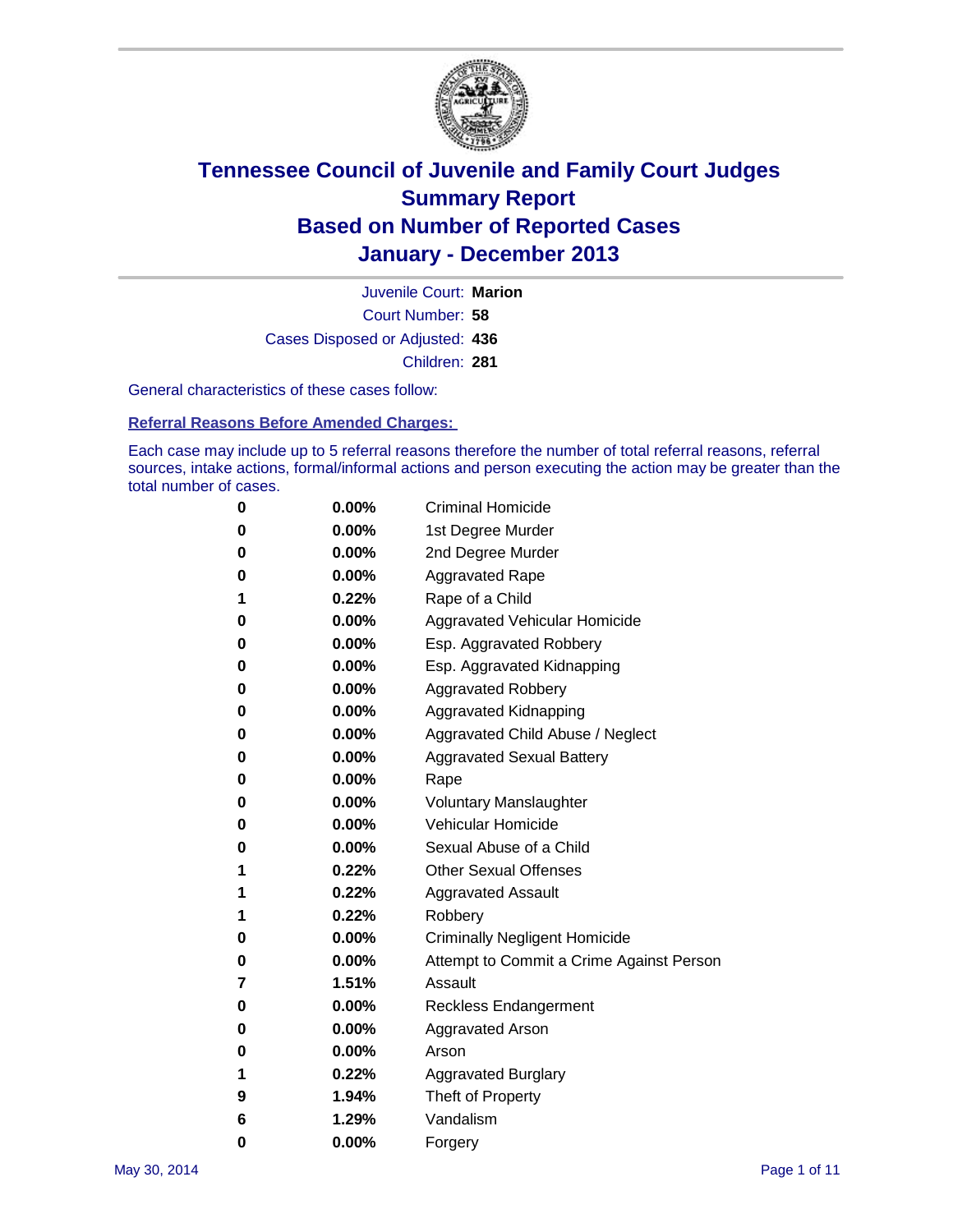

Court Number: **58** Juvenile Court: **Marion** Cases Disposed or Adjusted: **436** Children: **281**

#### **Referral Reasons Before Amended Charges:**

Each case may include up to 5 referral reasons therefore the number of total referral reasons, referral sources, intake actions, formal/informal actions and person executing the action may be greater than the total number of cases.

| 0  | 0.00% | <b>Worthless Checks</b>                                     |
|----|-------|-------------------------------------------------------------|
| 0  | 0.00% | Illegal Possession / Fraudulent Use of Credit / Debit Cards |
| 6  | 1.29% | <b>Burglary</b>                                             |
| 1  | 0.22% | Unauthorized Use of a Vehicle                               |
| 0  | 0.00% | <b>Cruelty to Animals</b>                                   |
| 0  | 0.00% | Sale of Controlled Substances                               |
| 8  | 1.72% | <b>Other Drug Offenses</b>                                  |
| 7  | 1.51% | Possession of Controlled Substances                         |
| 1  | 0.22% | <b>Criminal Attempt</b>                                     |
| 0  | 0.00% | Carrying Weapons on School Property                         |
| 1  | 0.22% | Unlawful Carrying / Possession of a Weapon                  |
| 2  | 0.43% | <b>Evading Arrest</b>                                       |
| 0  | 0.00% | Escape                                                      |
| 1  | 0.22% | Driving Under Influence (DUI)                               |
| 13 | 2.80% | Possession / Consumption of Alcohol                         |
| 0  | 0.00% | Resisting Stop, Frisk, Halt, Arrest or Search               |
| 0  | 0.00% | <b>Aggravated Criminal Trespass</b>                         |
| 8  | 1.72% | Harassment                                                  |
| 1  | 0.22% | Failure to Appear                                           |
| 0  | 0.00% | Filing a False Police Report                                |
| 1  | 0.22% | Criminal Impersonation                                      |
| 2  | 0.43% | <b>Disorderly Conduct</b>                                   |
| 2  | 0.43% | <b>Criminal Trespass</b>                                    |
| 0  | 0.00% | <b>Public Intoxication</b>                                  |
| 0  | 0.00% | Gambling                                                    |
| 40 | 8.60% | <b>Traffic</b>                                              |
| 4  | 0.86% | <b>Local Ordinances</b>                                     |
| 0  | 0.00% | Violation of Wildlife Regulations                           |
| 1  | 0.22% | Contempt of Court                                           |
| 6  | 1.29% | Violation of Probation                                      |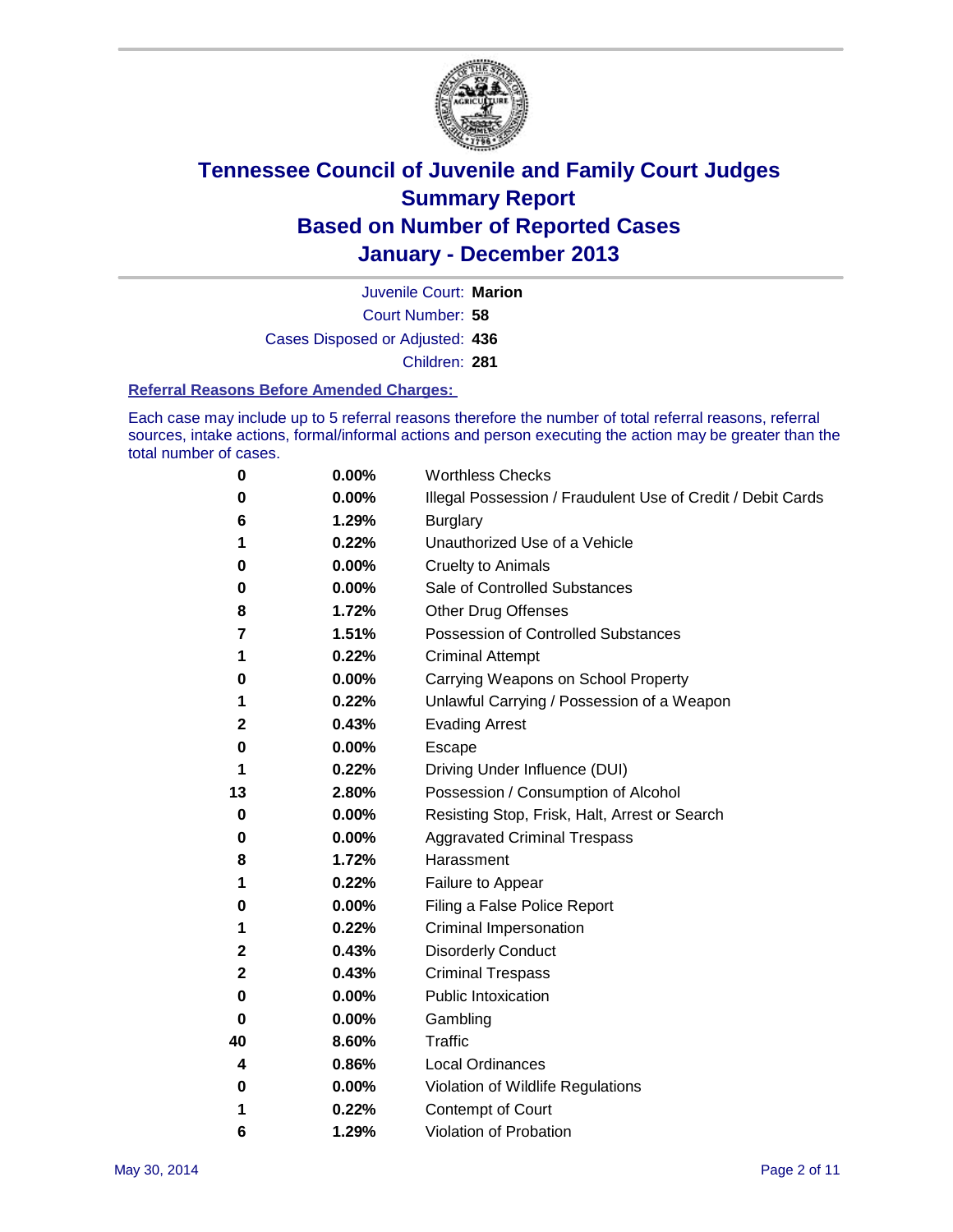

Court Number: **58** Juvenile Court: **Marion** Cases Disposed or Adjusted: **436** Children: **281**

#### **Referral Reasons Before Amended Charges:**

Each case may include up to 5 referral reasons therefore the number of total referral reasons, referral sources, intake actions, formal/informal actions and person executing the action may be greater than the total number of cases.

| $\bf{0}$     | $0.00\%$ | Violation of Aftercare                |
|--------------|----------|---------------------------------------|
| 38           | 8.17%    | Unruly Behavior                       |
| 71           | 15.27%   | Truancy                               |
| 5            | 1.08%    | In-State Runaway                      |
| $\mathbf{2}$ | 0.43%    | Out-of-State Runaway                  |
| 5            | 1.08%    | Possession of Tobacco Products        |
| 0            | 0.00%    | Violation of a Valid Court Order      |
| 1            | 0.22%    | <b>Violation of Curfew</b>            |
| 0            | 0.00%    | <b>Sexually Abused Child</b>          |
| 0            | 0.00%    | <b>Physically Abused Child</b>        |
| 11           | 2.37%    | Dependency / Neglect                  |
| $\bf{0}$     | 0.00%    | <b>Termination of Parental Rights</b> |
| 0            | 0.00%    | Violation of Pretrial Diversion       |
| 0            | 0.00%    | Violation of Informal Adjustment      |
| 7            | 1.51%    | <b>Judicial Review</b>                |
| 98           | 21.08%   | <b>Administrative Review</b>          |
| $\bf{0}$     | 0.00%    | <b>Foster Care Review</b>             |
| 71           | 15.27%   | Custody                               |
| 4            | 0.86%    | Visitation                            |
| 0            | 0.00%    | Paternity / Legitimation              |
| $\mathbf{2}$ | 0.43%    | <b>Child Support</b>                  |
| $\bf{0}$     | 0.00%    | <b>Request for Medical Treatment</b>  |
| 0            | 0.00%    | <b>Consent to Marry</b>               |
| 18           | 3.87%    | Other                                 |
| 465          | 100.00%  | <b>Total Referrals</b>                |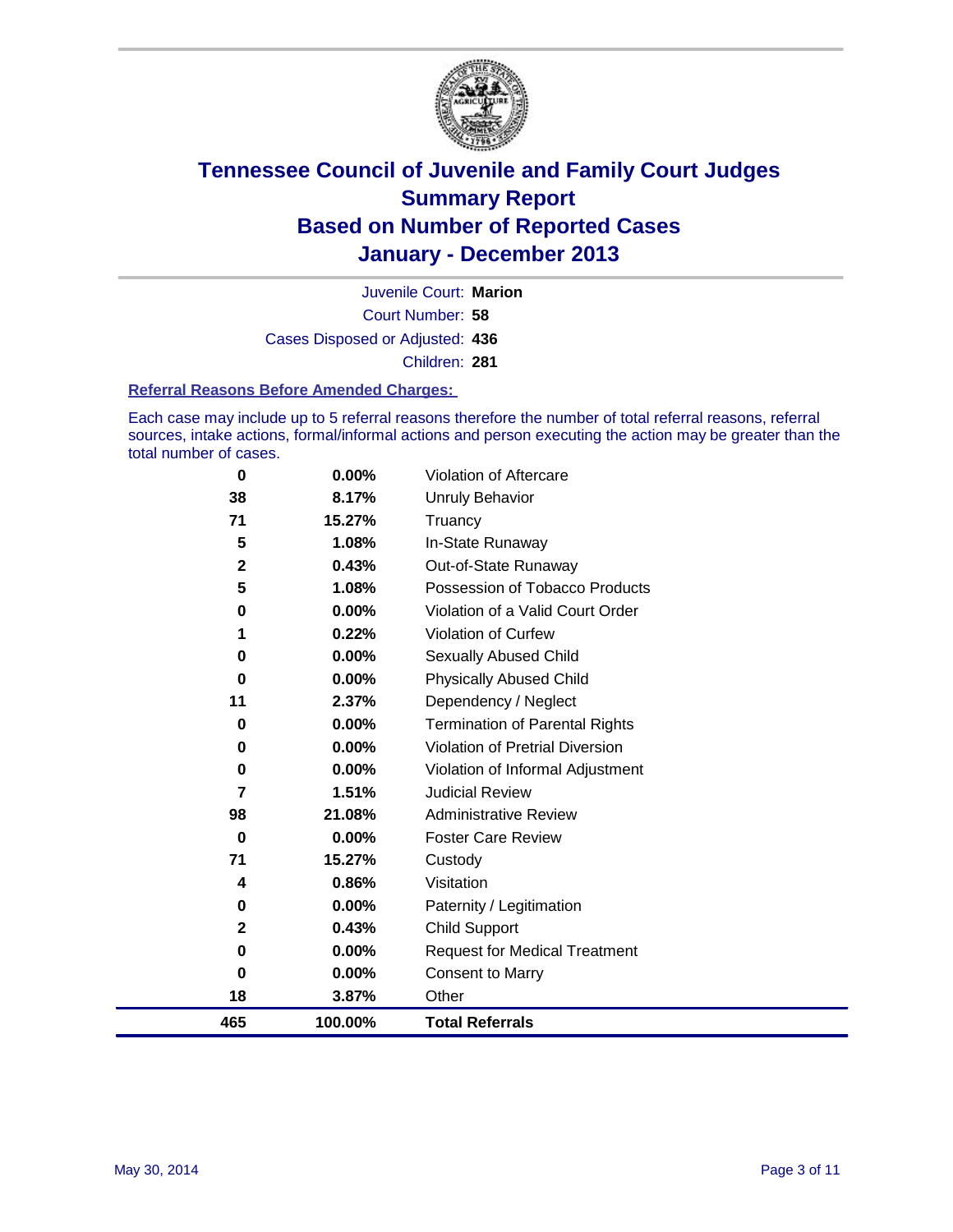

| 465                             | 100.00%                | <b>Total Referral Sources</b>     |  |  |  |
|---------------------------------|------------------------|-----------------------------------|--|--|--|
| 1                               | 0.22%                  | Other                             |  |  |  |
| 1                               | 0.22%                  | Unknown                           |  |  |  |
| 0                               | 0.00%                  | Hospital                          |  |  |  |
| 0                               | 0.00%                  | Child & Parent                    |  |  |  |
| 17                              | 3.66%                  | Victim                            |  |  |  |
| $\mathbf{2}$                    | 0.43%                  | <b>Other Court</b>                |  |  |  |
| 0                               | 0.00%                  | Social Agency                     |  |  |  |
| 8                               | 1.72%                  | <b>Court Staff</b>                |  |  |  |
| 0                               | $0.00\%$               | <b>District Attorney's Office</b> |  |  |  |
| 5                               | 1.08%                  | <b>Other State Department</b>     |  |  |  |
| 91                              | 19.57%                 | <b>DCS</b>                        |  |  |  |
| $\bf{0}$                        | 0.00%                  | <b>CSA</b>                        |  |  |  |
| 88                              | 18.92%                 | School                            |  |  |  |
| 1                               | 0.22%                  | Self                              |  |  |  |
| 40                              | 8.60%                  | <b>Relatives</b>                  |  |  |  |
| 73                              | 15.70%                 | Parents                           |  |  |  |
| 138                             | 29.68%                 | Law Enforcement                   |  |  |  |
| <b>Referral Sources: 1</b>      |                        |                                   |  |  |  |
|                                 |                        | Children: 281                     |  |  |  |
| Cases Disposed or Adjusted: 436 |                        |                                   |  |  |  |
|                                 | Court Number: 58       |                                   |  |  |  |
|                                 | Juvenile Court: Marion |                                   |  |  |  |
|                                 |                        |                                   |  |  |  |

### **Age of Child at Referral: 2**

| 0            | 0.00%  | <b>Unknown</b>     |  |
|--------------|--------|--------------------|--|
|              |        |                    |  |
| $\mathbf{2}$ | 0.71%  | Ages 19 and Over   |  |
| 51           | 18.15% | Ages 17 through 18 |  |
| 80           | 28.47% | Ages 15 through 16 |  |
| 34           | 12.10% | Ages 13 through 14 |  |
| 29           | 10.32% | Ages 11 through 12 |  |
| 85           | 30.25% | Ages 10 and Under  |  |
|              |        |                    |  |

<sup>1</sup> If different than number of Referral Reasons (465), verify accuracy of your court's data.

<sup>2</sup> One child could be counted in multiple categories, verify accuracy of your court's data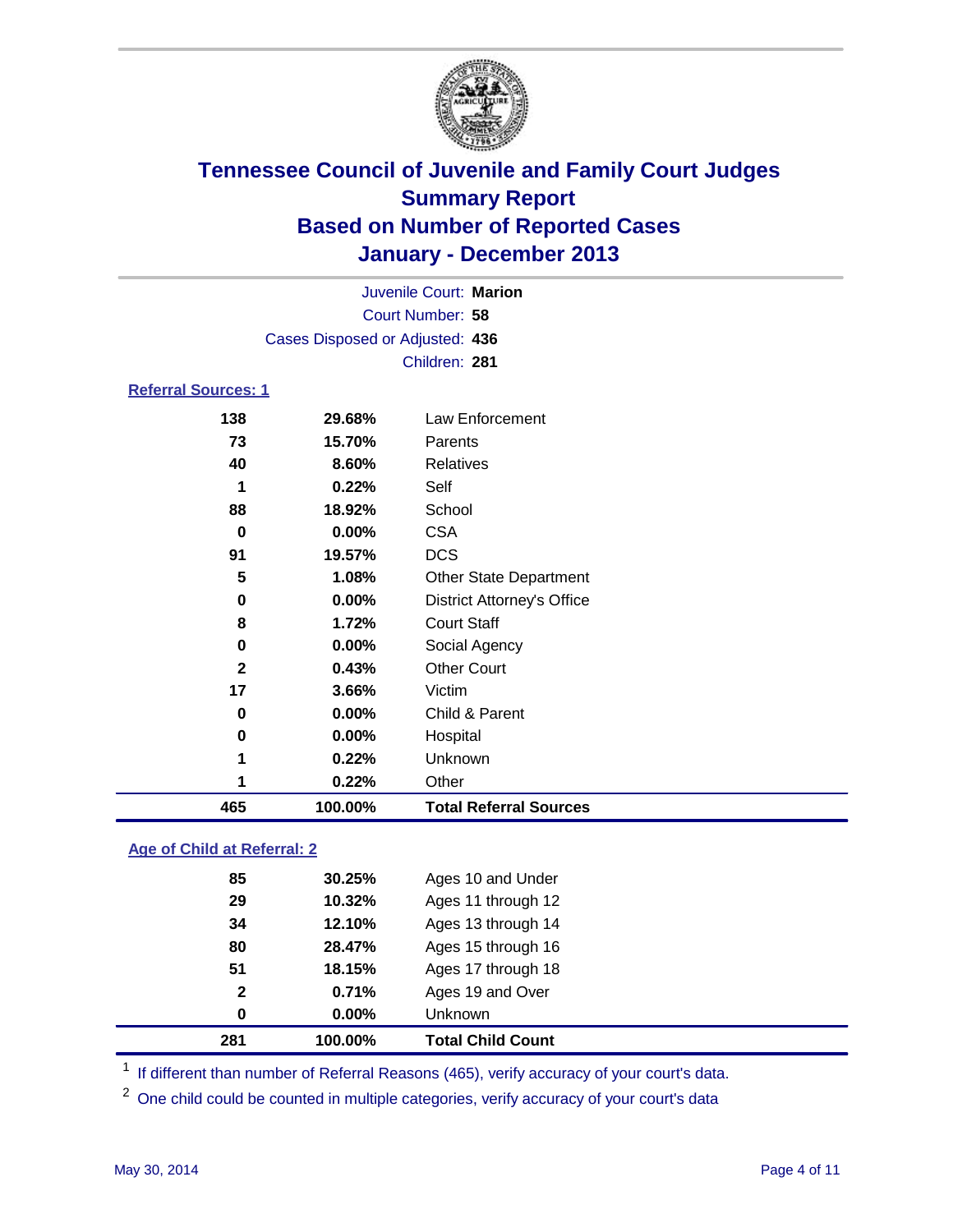

| Juvenile Court: Marion                  |                                 |                          |  |  |
|-----------------------------------------|---------------------------------|--------------------------|--|--|
| Court Number: 58                        |                                 |                          |  |  |
|                                         | Cases Disposed or Adjusted: 436 |                          |  |  |
|                                         |                                 | Children: 281            |  |  |
| Sex of Child: 1                         |                                 |                          |  |  |
| 157                                     | 55.87%                          | Male                     |  |  |
| 124                                     | 44.13%                          | Female                   |  |  |
| $\bf{0}$                                | 0.00%                           | Unknown                  |  |  |
| 281                                     | 100.00%                         | <b>Total Child Count</b> |  |  |
| Race of Child: 1                        |                                 |                          |  |  |
| 253                                     | 90.04%                          | White                    |  |  |
| 14                                      | 4.98%                           | African American         |  |  |
| 0                                       | 0.00%                           | Native American          |  |  |
| $\bf{0}$                                | 0.00%                           | Asian                    |  |  |
| 8                                       | 2.85%                           | Mixed                    |  |  |
| 6                                       | 2.14%                           | Unknown                  |  |  |
| 281                                     | 100.00%                         | <b>Total Child Count</b> |  |  |
| <b>Hispanic Origin: 1</b>               |                                 |                          |  |  |
| 14                                      | 4.98%                           | Yes                      |  |  |
| 253                                     | 90.04%                          | No                       |  |  |
| 14                                      | 4.98%                           | Unknown                  |  |  |
| 281                                     | 100.00%                         | <b>Total Child Count</b> |  |  |
| <b>School Enrollment of Children: 1</b> |                                 |                          |  |  |
| 191                                     | 67.97%                          | Yes                      |  |  |
| 46                                      | 16.37%                          | <b>No</b>                |  |  |
| 44                                      | 15.66%                          | Unknown                  |  |  |
| 281                                     | 100.00%                         | <b>Total Child Count</b> |  |  |

One child could be counted in multiple categories, verify accuracy of your court's data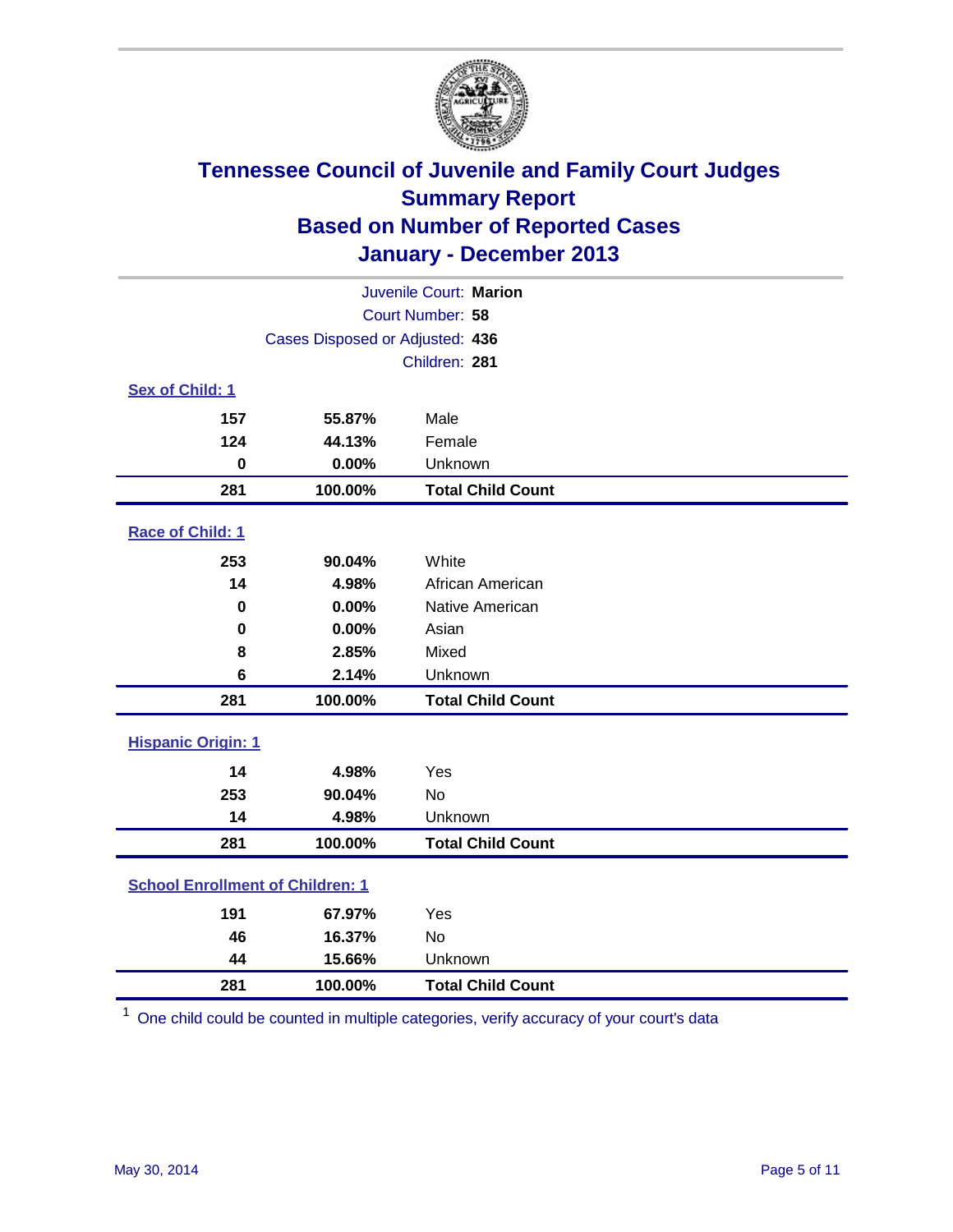

Court Number: **58** Juvenile Court: **Marion** Cases Disposed or Adjusted: **436** Children: **281**

#### **Living Arrangement of Child at Time of Referral: 1**

| 281 | 100.00%  | <b>Total Child Count</b>     |  |
|-----|----------|------------------------------|--|
| 1   | 0.36%    | Other                        |  |
| 42  | 14.95%   | Unknown                      |  |
| 1   | 0.36%    | Independent                  |  |
| 0   | $0.00\%$ | In an Institution            |  |
| 0   | $0.00\%$ | In a Residential Center      |  |
| 0   | 0.00%    | In a Group Home              |  |
| 15  | 5.34%    | With Foster Family           |  |
| 2   | 0.71%    | <b>With Adoptive Parents</b> |  |
| 52  | 18.51%   | <b>With Relatives</b>        |  |
| 13  | 4.63%    | With Father                  |  |
| 103 | 36.65%   | With Mother                  |  |
| 9   | 3.20%    | With Mother and Stepfather   |  |
| 6   | 2.14%    | With Father and Stepmother   |  |
| 37  | 13.17%   | With Both Biological Parents |  |
|     |          |                              |  |

#### **Type of Detention: 2**

| 436 | 100.00%       | <b>Total Detention Count</b> |
|-----|---------------|------------------------------|
|     | 0.00%<br>0    | Other                        |
| 415 | 95.18%        | Does Not Apply               |
|     | 0<br>$0.00\%$ | <b>Unknown</b>               |
|     | 0<br>$0.00\%$ | <b>Psychiatric Hospital</b>  |
|     | 0.00%<br>0    | Jail - No Separation         |
|     | 0<br>0.00%    | Jail - Partial Separation    |
|     | 0.00%<br>0    | Jail - Complete Separation   |
|     | 1.83%<br>8    | Juvenile Detention Facility  |
|     | 2.98%<br>13   | Non-Secure Placement         |
|     |               |                              |

<sup>1</sup> One child could be counted in multiple categories, verify accuracy of your court's data

If different than number of Cases (436) verify accuracy of your court's data.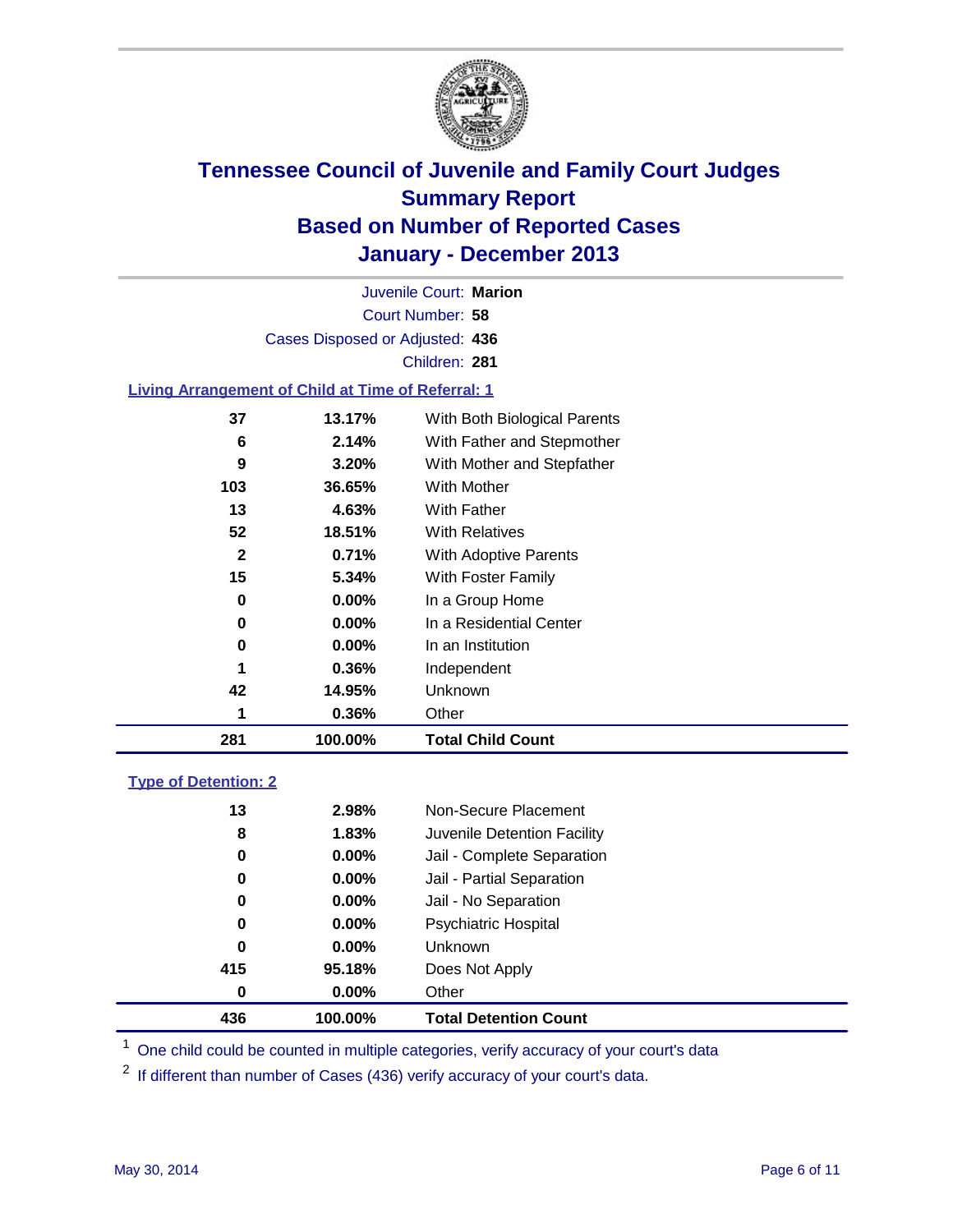

|                                                    | Juvenile Court: Marion          |                                      |  |  |
|----------------------------------------------------|---------------------------------|--------------------------------------|--|--|
|                                                    | Court Number: 58                |                                      |  |  |
|                                                    | Cases Disposed or Adjusted: 436 |                                      |  |  |
|                                                    |                                 | Children: 281                        |  |  |
| <b>Placement After Secure Detention Hearing: 1</b> |                                 |                                      |  |  |
| 25                                                 | 5.73%                           | Returned to Prior Living Arrangement |  |  |
| 8                                                  | 1.83%                           | Juvenile Detention Facility          |  |  |
| $\bf{0}$                                           | 0.00%                           | Jail                                 |  |  |
| $\bf{0}$                                           | 0.00%                           | Shelter / Group Home                 |  |  |
| 0                                                  | 0.00%                           | <b>Foster Family Home</b>            |  |  |
| 1                                                  | 0.23%                           | Psychiatric Hospital                 |  |  |
|                                                    | 0.23%                           | Unknown                              |  |  |
| 401                                                | 91.97%                          | Does Not Apply                       |  |  |
| $\bf{0}$                                           | 0.00%                           | Other                                |  |  |
|                                                    |                                 |                                      |  |  |
| 436                                                | 100.00%                         | <b>Total Placement Count</b>         |  |  |
|                                                    |                                 |                                      |  |  |
| <b>Intake Actions: 2</b>                           |                                 |                                      |  |  |
| 351                                                | 75.48%                          | <b>Petition Filed</b>                |  |  |
| 56                                                 | 12.04%                          | <b>Motion Filed</b>                  |  |  |
| 53                                                 | 11.40%                          | <b>Citation Processed</b>            |  |  |
| 0                                                  | 0.00%                           | Notification of Paternity Processed  |  |  |
| 3                                                  | 0.65%                           | Scheduling of Judicial Review        |  |  |
| $\bf{0}$                                           | 0.00%                           | Scheduling of Administrative Review  |  |  |
| $\bf{0}$                                           | 0.00%                           | Scheduling of Foster Care Review     |  |  |
| 1                                                  | 0.22%                           | Unknown                              |  |  |
| 0                                                  | 0.00%                           | Does Not Apply                       |  |  |
| 1<br>465                                           | 0.22%                           | Other                                |  |  |

<sup>1</sup> If different than number of Cases (436) verify accuracy of your court's data.

If different than number of Referral Reasons (465), verify accuracy of your court's data.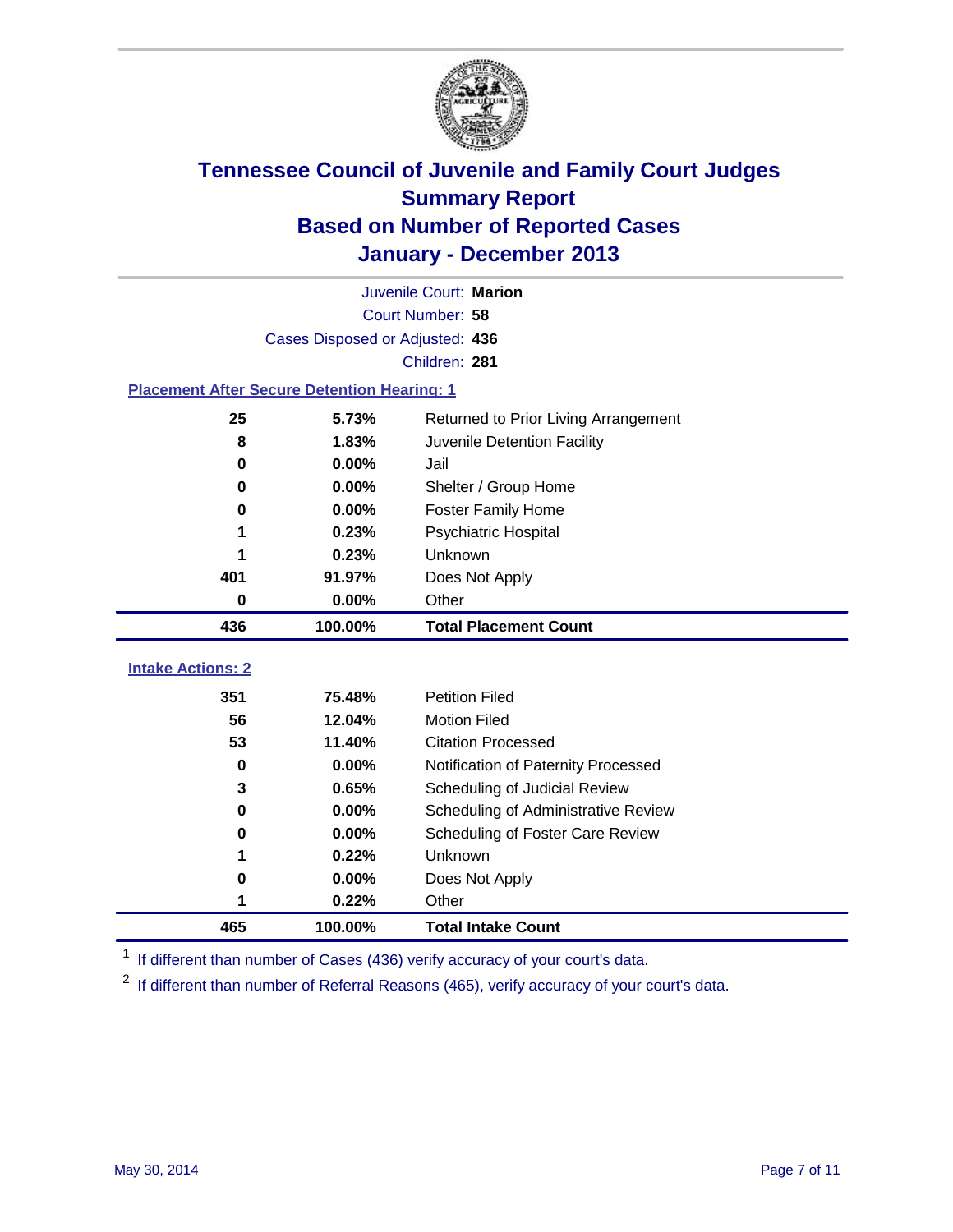

Court Number: **58** Juvenile Court: **Marion** Cases Disposed or Adjusted: **436** Children: **281**

### **Last Grade Completed by Child: 1**

| 281          | 100.00% | <b>Total Child Count</b> |
|--------------|---------|--------------------------|
| $\bf{0}$     | 0.00%   | Other                    |
| 58           | 20.64%  | Unknown                  |
| 39           | 13.88%  | Never Attended School    |
| $\bf{0}$     | 0.00%   | Graduated                |
| 1            | 0.36%   | <b>GED</b>               |
| 1            | 0.36%   | Non-Graded Special Ed    |
| 3            | 1.07%   | 12th Grade               |
| 26           | 9.25%   | 11th Grade               |
| 47           | 16.73%  | 10th Grade               |
| 22           | 7.83%   | 9th Grade                |
| 16           | 5.69%   | 8th Grade                |
| 15           | 5.34%   | 7th Grade                |
| 10           | 3.56%   | 6th Grade                |
| 14           | 4.98%   | 5th Grade                |
| 10           | 3.56%   | 4th Grade                |
| 8            | 2.85%   | 3rd Grade                |
| $\mathbf{2}$ | 0.71%   | 2nd Grade                |
| 9            | 3.20%   | 1st Grade                |
| $\bf{0}$     | 0.00%   | Kindergarten             |
| 0            | 0.00%   | Preschool                |
| $\bf{0}$     | 0.00%   | Too Young for School     |

| <b>Enrolled in Special Education: 1</b> |  |
|-----------------------------------------|--|
|                                         |  |

| 13        | 4.63%            | Yes                      |  |
|-----------|------------------|--------------------------|--|
| 190<br>78 | 67.62%<br>27.76% | No<br>Unknown            |  |
| 281       | 100.00%          | <b>Total Child Count</b> |  |

One child could be counted in multiple categories, verify accuracy of your court's data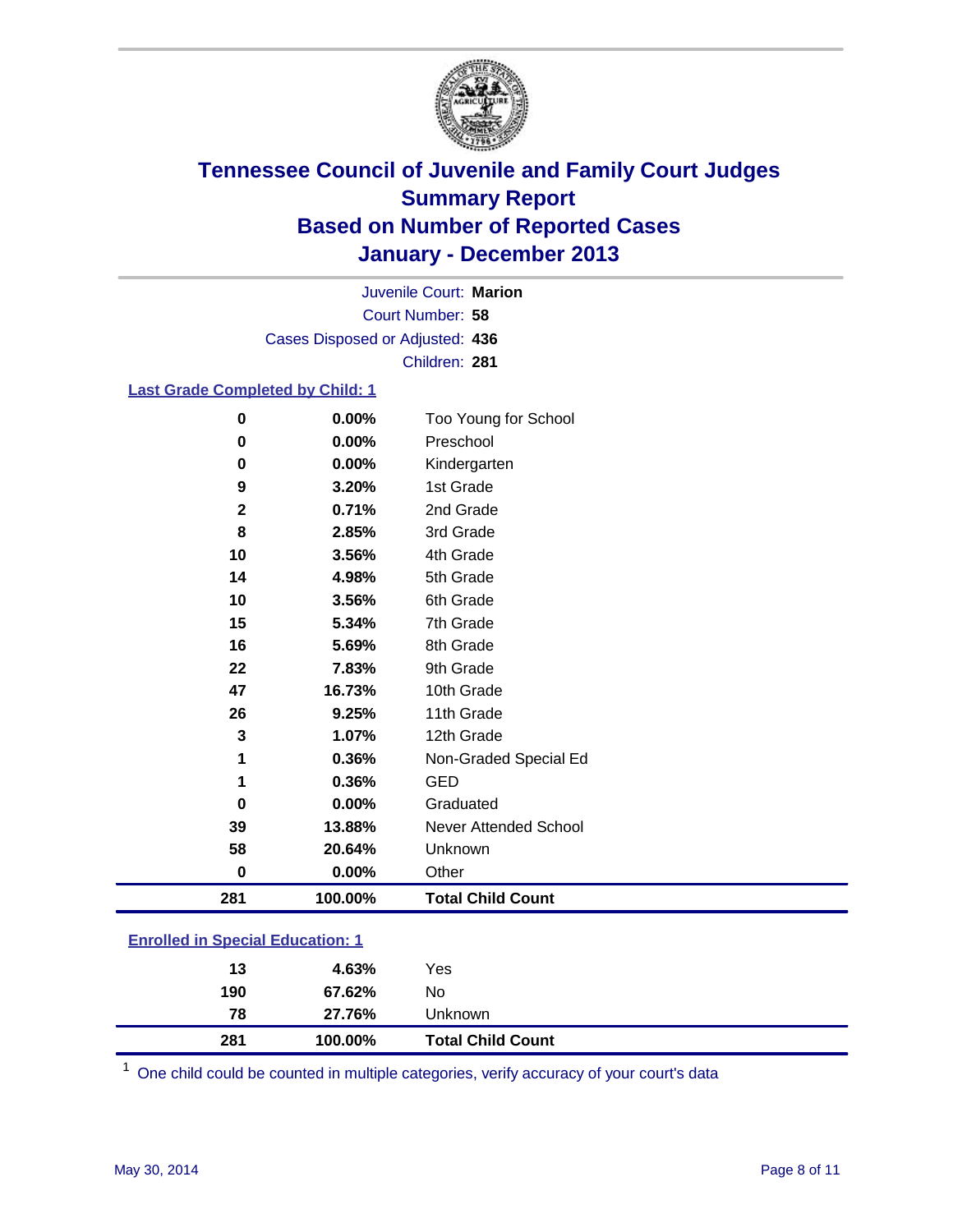

|                              |                                 | Juvenile Court: Marion    |  |  |
|------------------------------|---------------------------------|---------------------------|--|--|
|                              |                                 | Court Number: 58          |  |  |
|                              | Cases Disposed or Adjusted: 436 |                           |  |  |
|                              |                                 | Children: 281             |  |  |
| <b>Action Executed By: 1</b> |                                 |                           |  |  |
| 461                          | 99.14%                          | Judge                     |  |  |
| 1                            | 0.22%                           | Magistrate                |  |  |
| 3                            | 0.65%                           | <b>YSO</b>                |  |  |
| 0                            | $0.00\%$                        | Other                     |  |  |
| 0                            | $0.00\%$                        | Unknown                   |  |  |
| 465                          | 100.00%                         | <b>Total Action Count</b> |  |  |

### **Formal / Informal Actions: 1**

| 82  | 17.63%   | Dismissed                                        |
|-----|----------|--------------------------------------------------|
| 12  | 2.58%    | Retired / Nolle Prosequi                         |
| 73  | 15.70%   | <b>Complaint Substantiated Delinquent</b>        |
| 116 | 24.95%   | <b>Complaint Substantiated Status Offender</b>   |
| 26  | 5.59%    | <b>Complaint Substantiated Dependent/Neglect</b> |
| 0   | $0.00\%$ | <b>Complaint Substantiated Abused</b>            |
| 0   | $0.00\%$ | <b>Complaint Substantiated Mentally III</b>      |
| 9   | 1.94%    | Informal Adjustment                              |
| 0   | $0.00\%$ | <b>Pretrial Diversion</b>                        |
| 0   | 0.00%    | <b>Transfer to Adult Court Hearing</b>           |
| 0   | $0.00\%$ | Charges Cleared by Transfer to Adult Court       |
| 78  | 16.77%   | Special Proceeding                               |
| 6   | 1.29%    | <b>Review Concluded</b>                          |
| 62  | 13.33%   | Case Held Open                                   |
| 1   | 0.22%    | Other                                            |
| 0   | $0.00\%$ | <b>Unknown</b>                                   |
| 465 | 100.00%  | <b>Total Action Count</b>                        |

<sup>1</sup> If different than number of Referral Reasons (465), verify accuracy of your court's data.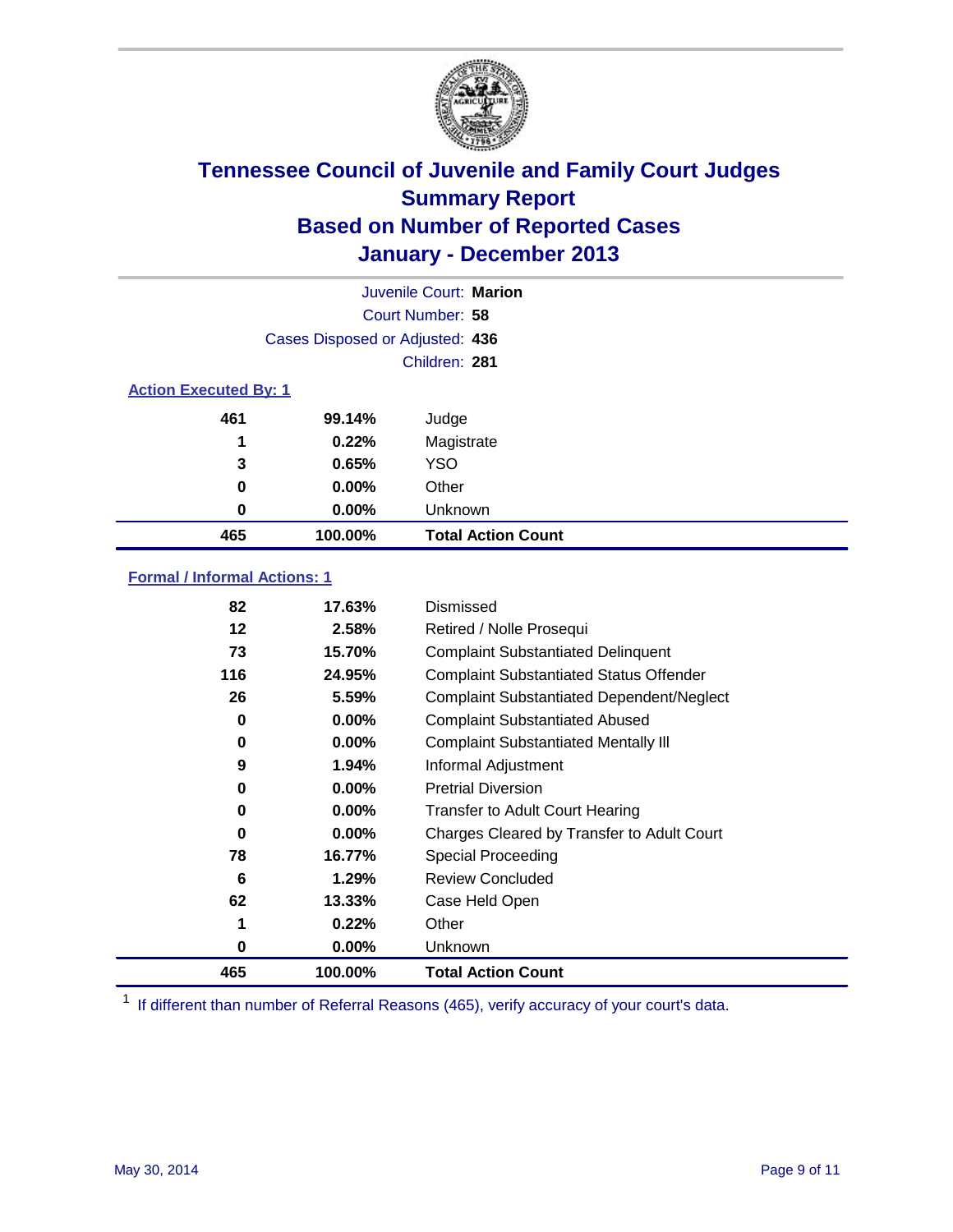

|                       |                                 | Juvenile Court: Marion                                |
|-----------------------|---------------------------------|-------------------------------------------------------|
|                       |                                 | Court Number: 58                                      |
|                       | Cases Disposed or Adjusted: 436 |                                                       |
|                       |                                 | Children: 281                                         |
| <b>Case Outcomes:</b> |                                 | There can be multiple outcomes for one child or case. |
| 79                    | 14.39%                          | Case Dismissed                                        |
| 11                    | 2.00%                           | Case Retired or Nolle Prosequi                        |
| 5                     | 0.91%                           | Warned / Counseled                                    |
| 98                    | 17.85%                          | Held Open For Review                                  |
| 24                    | 4.37%                           | Supervision / Probation to Juvenile Court             |
| 0                     | 0.00%                           | <b>Probation to Parents</b>                           |
| 19                    | 3.46%                           | Referral to Another Entity for Supervision / Service  |
| 21                    | 3.83%                           | Referred for Mental Health Counseling                 |
| 0                     | 0.00%                           | Referred for Alcohol and Drug Counseling              |
| 1                     | 0.18%                           | <b>Referred to Alternative School</b>                 |
| 0                     | 0.00%                           | Referred to Private Child Agency                      |
| 12                    | 2.19%                           | Referred to Defensive Driving School                  |
| 0                     | 0.00%                           | Referred to Alcohol Safety School                     |
| 4                     | 0.73%                           | Referred to Juvenile Court Education-Based Program    |
| 1                     | 0.18%                           | Driver's License Held Informally                      |
| 0                     | 0.00%                           | <b>Voluntary Placement with DMHMR</b>                 |
| 0                     | 0.00%                           | <b>Private Mental Health Placement</b>                |
| 0                     | 0.00%                           | <b>Private MR Placement</b>                           |
| 0                     | 0.00%                           | Placement with City/County Agency/Facility            |
| 0                     | 0.00%                           | Placement with Relative / Other Individual            |
| 11                    | 2.00%                           | Fine                                                  |
| 28                    | 5.10%                           | <b>Public Service</b>                                 |
| 8                     | 1.46%                           | Restitution                                           |
| 0                     | 0.00%                           | <b>Runaway Returned</b>                               |
| 7                     | 1.28%                           | No Contact Order                                      |
| 0                     | 0.00%                           | Injunction Other than No Contact Order                |
| 0                     | 0.00%                           | <b>House Arrest</b>                                   |
| 0                     | 0.00%                           | <b>Court Defined Curfew</b>                           |
| 0                     | 0.00%                           | Dismissed from Informal Adjustment                    |
| 0                     | 0.00%                           | <b>Dismissed from Pretrial Diversion</b>              |
| 0                     | 0.00%                           | <b>Released from Probation</b>                        |
| 0                     | 0.00%                           | <b>Transferred to Adult Court</b>                     |
| 0                     | $0.00\%$                        | <b>DMHMR Involuntary Commitment</b>                   |